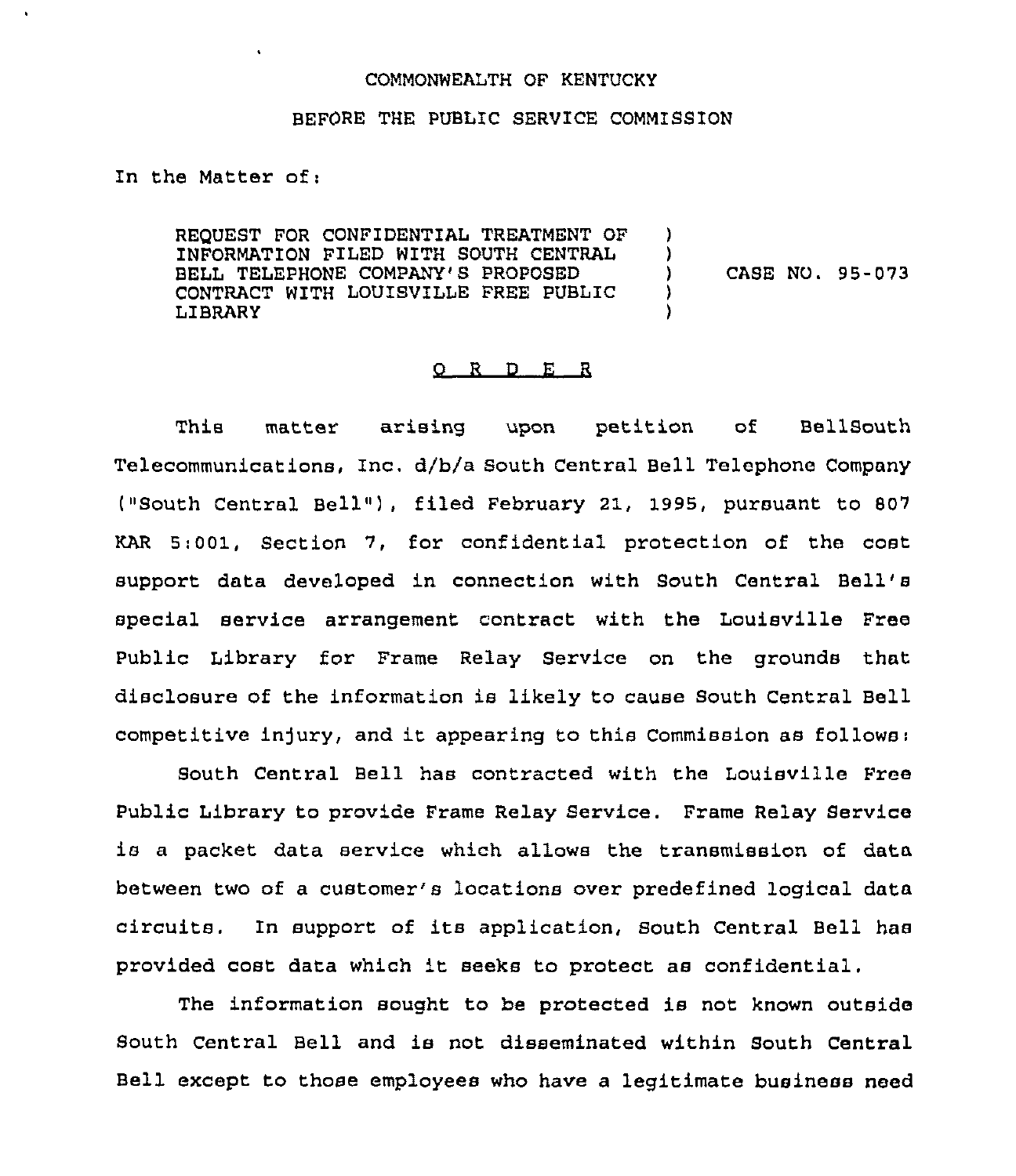to know and act upon the information. South Central Bell seeks to preserve and protect the confidentiality of the information through all appropriate means, including the maintenance of appropriate security at its offices.

KRS 61,872 (1) requires information filed with the Commission to be available for public inspection unless specifically exempted by statute. Hxemptione from this requirement are provided in KRS G1.878(1), That section of the statute exempts 11 categories of information. One category exempted in subparagraph (c) of that section is commercial information confidentially disclosed to the Commission. To qualify for that exemption, it must be established that disclosure of the information is likely to cause substantial competitive harm to the party from whom the information was obtained. To satisfy this test, the party claiming confidentiality must demonstrate actual competition and a likelihood of substantial competitive injury if the information is disclosed. Competitive injury occurs when disclosure of the information gives competitors an unfair business advantage.

South Central Bell's competitors for Frame Relay Service are providers of microwave service, digital radio, and fiber networks. Disclosure of the information sought to be protected would enable competitors to determine South Central Bell's cost and contribution from the service, which they could use in marketing their competing services to the detriment of South Central Bell, Therefore, disclosure of the information is likely to cause South Central Bell

-2-